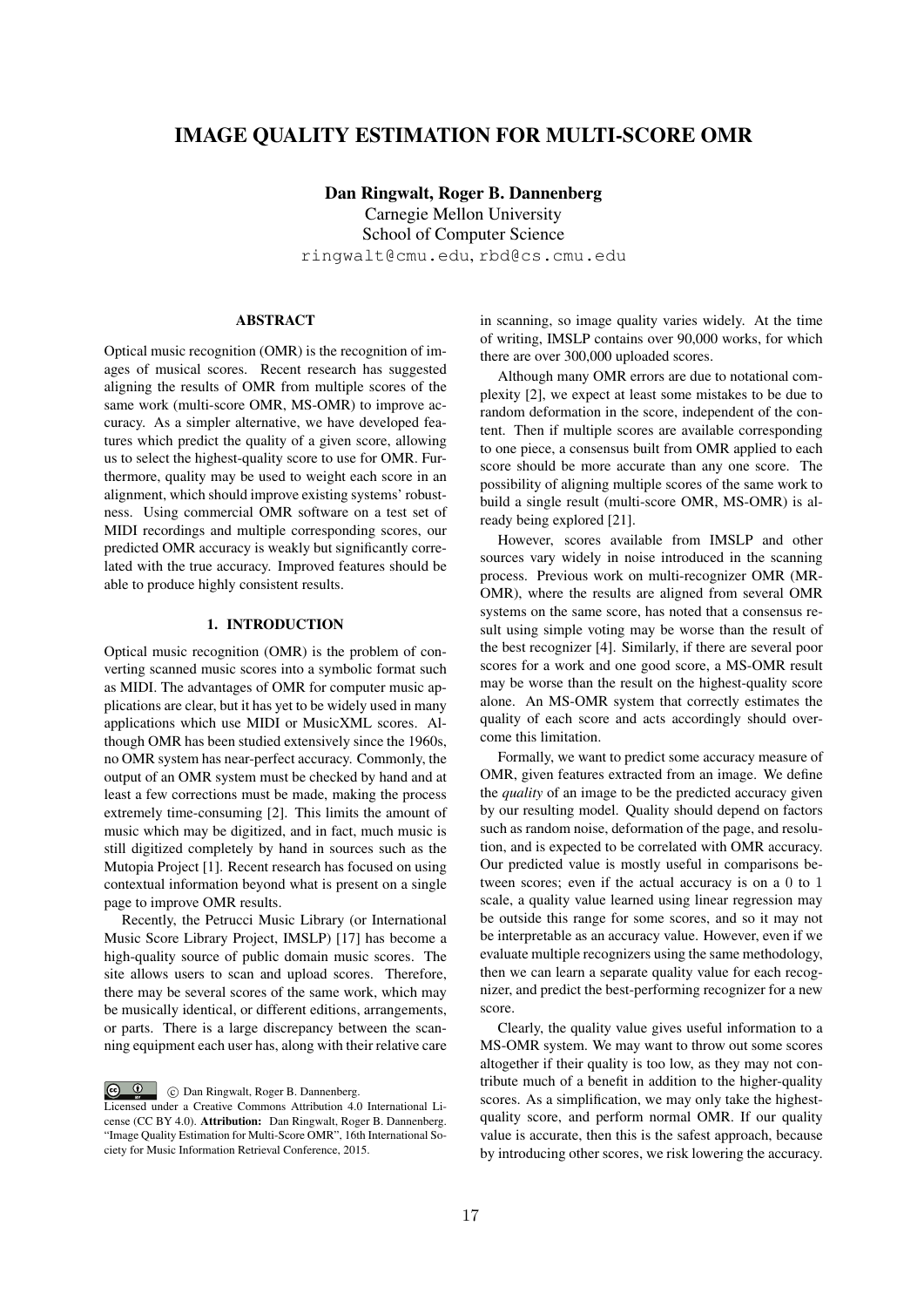This is clearly less computationally expensive than obtaining and aligning multiple OMR results, but should result in much higher accuracy than randomly choosing any available score. We consider this approach to MS-OMR in this paper.

## 2. RELATED WORK

### 2.1 Multi-Recognizer and Multi-Image OMR

Recent research has focused on improving OMR accuracy by aligning several OMR results and building a consensus score. Byrd and Schindele [5] designed a multi-recognizer OMR system which applies multiple OMR systems to the same score, and resolves conflicts between results using pre-defined rules. This is built on the assumption that each OMR system will have particular situations in which it outperforms the other systems. As OMR systems are under development and their strengths and weaknesses may change, a system is proposed which automatically learns the performance of each system in different possible situations.

More recently, Bugge et al. [4] proposed another multirecognizer OMR system that resolves conflicts between each recognizer by a simple majority vote. Scores are exported as MusicXML from each recognizer, and converted to a custom subset of MusicXML, "MusicXiMpLe," which only stores the information necessary to decode note pitch and duration.

Padilla et al. have suggested extending multiplerecognizer OMR to align the results from multiple images of the same score [21]. A method is proposed to profile the response of each OMR tool to score quality, by adding additional noise to existing scores with available ground truth and measuring OMR accuracy.

#### 2.2 Image Quality

Existing measures have been designed to estimate the level of degradation present in an image due to the scanning process. Kanungo et al. developed a local distortion model (referred to as *Kanungo noise*) for binary images which is an extension of simple salt-and-pepper noise, and uses 6 parameters [15]. The additional parameters capture the increased noise near the boundary between black and white pixels, and correlation in noise between nearby pixels.

Kanungo et al. previously estimated the Kanungo noise parameters of a binary image of a text document [16]. The estimation requires an ideal set of synthetic text documents with similar font face and size to the scanned image. Given an estimated set of parameters, each ideal image is degraded using the parameters. All 3x3 square patterns are found in each degraded ideal image and the input image, and a histogram for the count of each of  $2^{3*3} = 512$  patterns is made for the degraded ideal images and the input. A Kolmogorov-Smirnov test statistic is measured between the cumulative distribution functions of both histograms. This statistic is minimized using the Nelder-Mead simplex method [19].

Additionally, prior work in OMR has focused on undoing global distortions present in the input image. The level of distortion detected by these methods is another feature which should be negatively correlated with OMR accuracy. For example, Fujinaga's staff detection algorithm [12] tries to correct bending of the staves due to page curl. This *deskewing* process translates each column of the image to make the staff lines more horizontal. We use the mean vertical translation performed by deskewing as one feature.

We may also robustly estimate the resolution of an image using the distance between staff lines. Unlike the actual size of the image, this does not depend on the size of the original page, and all symbols such as notes will be directly proportional to the staffline distance. We use Cardoso et al.'s robust estimated staffline distance [7] as another feature.

## 3. METHODS

#### 3.1 Data Acquisition

All available scores of Ludwig van Beethoven's piano sonatas were obtained from IMSLP. In total, there were 32 sonatas, with 285 different scores.

MIDI versions of several movements from the Beethoven piano sonatas were obtained from the Mutopia Project [1], and served as ground truth to compare with the OMR results. The MIDI version was automatically generated from a manually transcribed LilyPond [20] source file.

As the MIDI files are separated by movement, the scores were also split into each movement. Therefore, each *work* is defined to be a single movement of a sonata.

## 3.2 Score Preprocessing

The scores were preprocessed by a custom system before extracting image quality features and performing OMR. Our methods for rotation correction and staff and staff system detection are described in [25].

Many scores had movements which started in the middle of the page. Therefore, the staff systems which formed the start of each movement were labeled by hand. Our system was used to automatically segment pages as necessary to split the score into movements.

We kept 67 original scores from IMSLP which contained an entire sonata and were not an arrangement or other version, and had ground truth for at least one movement available from the Mutopia Project. We successfully generated and processed 95 single-movement scores for 16 works (single movements), belonging to 8 different sonatas.

## 3.3 Image Quality Features

Kanungo parameter estimation was performed on each preprocessed page. A page from a LilyPond-engraved score obtained from the Mutopia Project was used as the ideal image. Each image was scaled to a normalized staffline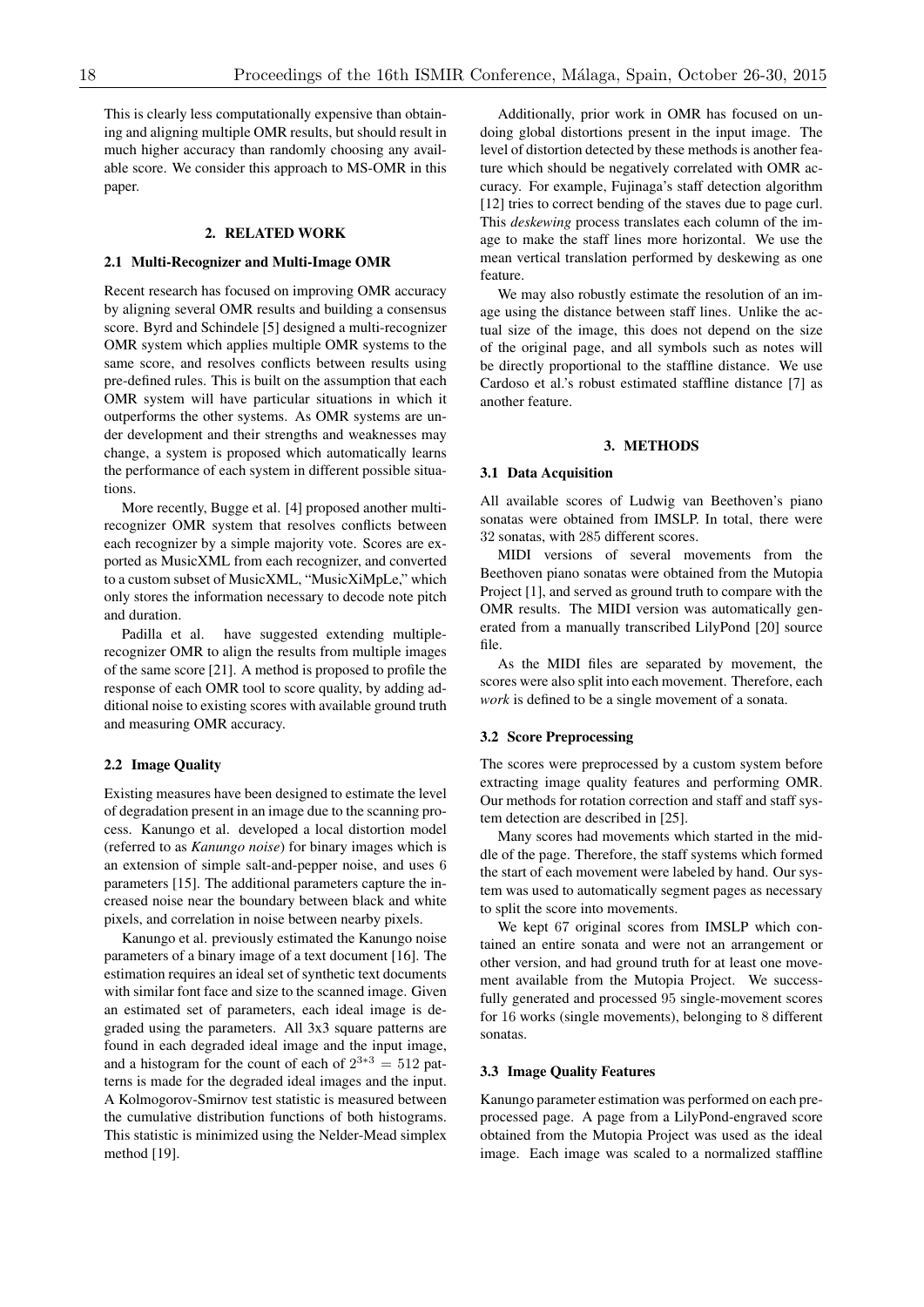

(a) Original score (b) Reconstructed score

Ievel evaluation, but several under high-level evaluation, as Project, which only contain the clear of seek note is incorrect. Several 1941 the length of each note is incorrect. Source: [24] data. One potential issue with the slut is a single state of the slut is a single state and the slut is a single state and the slut is a single state of the slut is a sing Figure 1. This error only counts as one error under low-

distance value of 8. Kanungo noise parameters were es-<br>evaluation which only tests the Mead optimization [19], as described in Section 2.2. timated using the SciPy [13] implementation of Nelder-

rameters ( $\nu, \alpha_0, \alpha, \beta_0, \beta, k$ ) were used as features to pre-<br>dict OMR performance. Nelder-Mead was run 10 times starting from a uniformly  $\frac{4.2 \text{ Accuracy Value}}{2.2 \text{ Accuracy Value}}$ random parameter distribution, and was stopped after 50 function evaluations each time. The resulting Kanungo padict OMR performance.

> We also performed Fujinaga's staff detection algorithm, which skews the image to correct page curl. This gives us the amount of page curl in the original image. We use the mean vertical translation performed by this deskewing as one feature, which represents the degree of distortion in the page.

> Finally, we used Cardoso et al.'s robust staffline distance estimation method [7]. We used the staffline distance, and the ratio of staffline thickness to distance, as two more features. The staffline distance represents the resolution of the image, while the thickness-to-distance ratio represents the relative thickness of lines on the page.

### 3.4 OMR

Now consider Figure 12 (from Reed, 1995, p. 73).

The preprocessed movements were processed by the SharpEye 2 OMR system, version 2.68. The result was exported to MIDI.

## 4. EVALUATION

#### 4.1 OMR Evaluation Methods

OMR researchers have yet to adopt any evaluation metric as a common standard [6], and specialized evaluation methods will likely be needed for most systems. We chose as basic of an evaluation method as possible: simply comparing the start time of each note to the ground truth. This still requires rests, accidentals, and other basic symbols to be detected correctly in the usual case; it cannot detect a too-short note followed by a too-long rest, but this particular error should be extremely rare. Although it does not test other information like dynamic markings, we consider these to be of secondary importance compared to the actual notes. As we only consider the start position of each note, and not the duration of notes and rests, our evaluation is a further simplification of previous evaluations, which consider both the start and end of notes [4, 14].

SharpEye 2 outputs a proprietary .mro format which contains information such as the position of some individual symbols. Therefore, it is possible to conduct a *lowlevel* evaluation if the score is labeled with the position of each symbol. Although both values should be highly correlated, high-level accuracy may decrease drastically with only a small decrease in low-level accuracy, as illustrated in Figure 1.

**Figure 12. A minor problem at low level, but a serious problem at low level, but a serious problem at high level** standard performance, stated notes may have a shortched<br>length followed by a rest for their remaining time. Our Our evaluation method is considered high-level. This allows us to use MIDI recordings from the Mutopia Project, which only contain the actual notes, as our labeled data. One potential issue with MIDI is that to simulate a realistic performance, staccato notes may have a shortened evaluation, which only tests the start of each note, accounts for this.

#### 4.2 Accuracy Value

Given two aligned scores, we need to derive a single value for the accuracy. Here, each note is represented as the time in the score, and a pitch, and a note is correctly detected if there is a note with the exact same values in the original score. The OMR output may contain both false positives, where a note is accidentally detected, and false negatives, where a note is missing. We may calculate the precision *p*, which is the proportion of true positives to all detected notes, and the recall *r*, which is the proportion of true positives to all notes in the original score. The standard method of combining these values, which we use as our accuracy value, is the  $F_1$  score:

$$
F_1 = \frac{2pr}{p+r}
$$

#### 4.3 MIDI-MIDI Alignment

All MIDI files were imported into Python using music21[8]. Next, we aligned each OMR output to the ground truth, to correct for missing or extra measures due to OMR errors. We noticed that LilyPond's MIDI output (used by Mutopia) pads a pickup measure to the length of a full measure, while SharpEye 2's does not. Therefore, we align each beat rather than each measure, so that the pickup will also be correctly aligned.

The standard alignment algorithm, used in both bioinformatics and computer music applications, is Needleman-Wunsch [18, 3]. It minimizes the sum of the distance between each aligned element of two sequences, plus a penalty for each inserted gap. In our case, our distance matrix has one row for each beat in the real score, and one column for each beat in the OMR score. The distance entry for each pair is  $1 - F_1$  for the pair of beats, multiplied by the maximum of the number of notes in both beats. (This is implicitly 0 when both beats only contain rests, and the *F*<sup>1</sup> score would normally be undefined.) We use a gap penalty of 10.

After Needleman-Wunsch, we simply calculate the *F*<sup>1</sup> score for the entire aligned scores, with new positions for the notes accounting for inserted gaps. This is our OMR accuracy value.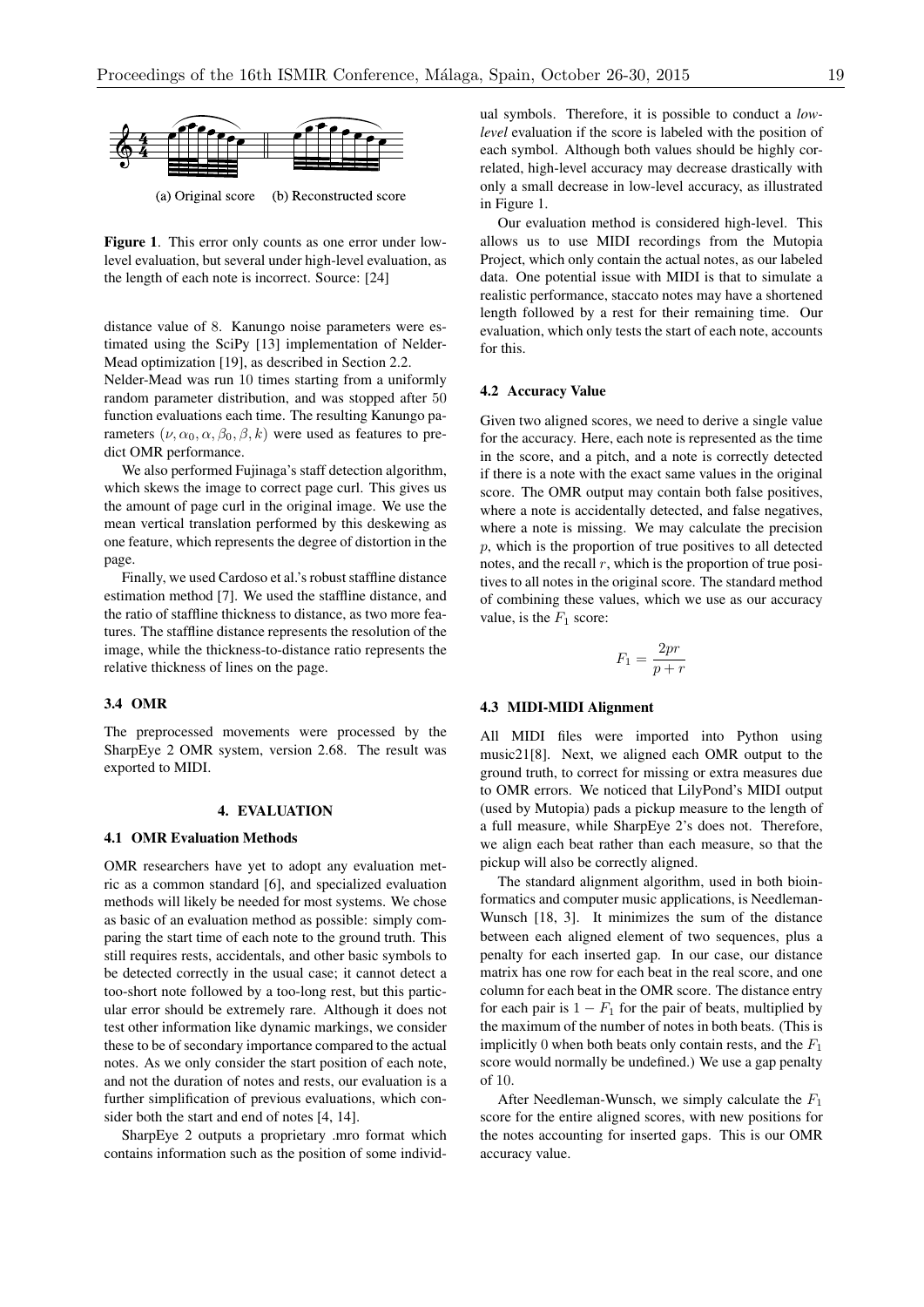

Figure 2. The OMR  $F_1$  score for each movement compared with the predicted accuracy, with the best-fit line.

#### 4.4 Quality Estimation

We used a linear model to predict the OMR  $F_1$  score given our features. We chose the Scikit-learn [22] implementation of Support Vector Regression with a linear kernel, as it seemed to perform better than ordinary least squares linear regression. The model was validated by leave-one-out testing on each work: for each work, a model was trained excluding its corresponding scores, and the predicted best score for the work was compared to the score with the highest accuracy. Finally, we fit the model to the entire dataset to determine the coefficients.

## 5. RESULTS

The OMR  $F_1$  score and predicted accuracy were weakly but significantly correlated  $(R = 0.30, p = 0.0029)$ . The data is shown in Figure 2.

For each work, we compared the score with the highest OMR accuracy and the score with the highest predicted quality using leave-one-out testing (Table 1). Six of the 16 works had a correctly predicted best score, whereas using uniformly random guessing, the expected number of correct scores is only 2*.*82. The full OMR accuracy results are presented in Table 2.

We also noted that the best few scores may all have nearly the same high accuracy. In these cases, it is not necessary that our top predicted score has the highest accuracy, but the accuracy should be close to the highest. For each work, we considered the mean accuracy of all scores, which is the expected accuracy of a score selected by random choice, the highest accuracy, and the accuracy of the predicted best score. The mean of the expected accuracy for random guessing is 0*.*61, and the mean of the best accuracy (the best possible result) is 0*.*82, while the mean accuracy of the best predicted scores is 0*.*74. The chosen score's accuracy was higher than expected in 14 of 16 cases. This confirms that our method reliably outperforms random guessing, but there is still room to improve

| Work | <b>Best</b>       | Pred. Best        | # Scores |
|------|-------------------|-------------------|----------|
| 1.1  | <b>IMSLP66390</b> | <b>IMSLP05524</b> | 8        |
| 1.4  | <b>IMSLP66390</b> | <b>IMSLP05524</b> | 7        |
| 5.1  | <b>IMSLP66394</b> | <b>IMSLP66394</b> | 5        |
| 5.3  | <b>IMSLP66394</b> | <b>IMSLP66394</b> | 5        |
| 6.3  | <b>IMSLP66395</b> | <b>IMSLP66395</b> | 5        |
| 19.1 | <b>IMSLP00019</b> | <b>IMSLP04073</b> | 6        |
| 19.2 | <b>IMSLP05545</b> | <b>IMSLP69581</b> | 6        |
| 20.1 | <b>IMSLP45469</b> | <b>IMSLP66410</b> | 7        |
| 20.2 | <b>IMSLP05546</b> | <b>IMSLP05546</b> | 7        |
| 23.2 | <b>IMSLP51795</b> | <b>IMSLP04078</b> | 3        |
| 23.3 | <b>IMSLP66412</b> | <b>IMSLP66412</b> | 6        |
| 25.1 | <b>IMSLP66414</b> | <b>IMSLP66414</b> | 6        |
| 25.2 | <b>IMSLP66414</b> | <b>IMSLP69588</b> | 6        |
| 25.3 | <b>IMSLP66414</b> | <b>IMSLP69588</b> | 6        |
| 27.1 | IMSLP66416        | <b>IMSLP05553</b> | 6        |
| 27.2 | <b>IMSLP69590</b> | <b>IMSLP05553</b> | 6        |

Table 1. Accuracy predictions on the Beethoven piano sonata test set. For each work (identified by *sonata number.movement*), we compare the score with the highest OMR accuracy (*Best*) and the highest predicted quality (*Pred. Best*).

in choosing one of the best scores.

The coefficients of our linear model (Table 3 in the appendix) are directly interpretable as the effect each parameter has on OMR accuracy. Many results were unexpected. For example,  $\nu$  represents the probability of salt-and-pepper noise in the Kanungo model, which should negatively affect OMR accuracy, but its coefficient is positive. However, as it is on a small scale (typically  $0-0.05$ ), it has a smaller impact on accuracy. This result may be due to a few outliers which had poor results for Kanungo estimation.

The coefficient for mean skew, which is the deformation undone by Fujinaga's deskewing, is also unexpectedly positive. This may indicate a flaw in our implementation, or again, outliers. We did find that staff dist is positively correlated with accuracy, as we expect that higherresolution scores will have better results. The coefficient is small, but more significant as staff\_dist is on a larger scale (usually at least 20).

## 6. CONCLUSIONS

We introduced an estimated OMR accuracy measure, and showed that its correlation to the true accuracy is statistically significant. However, the correlation is too low to correctly predict the best-quality score a majority of the time. On the other hand, this validates the use of features extracted from the image to select higher-quality scores. By refining our features and adding additional ones, we should be able to build a practical quality estimation system which can support multi-score OMR.

Since most of our current image features are parameters for Kanungo noise, the success of the image quality estimation is dependent on these parameters being accu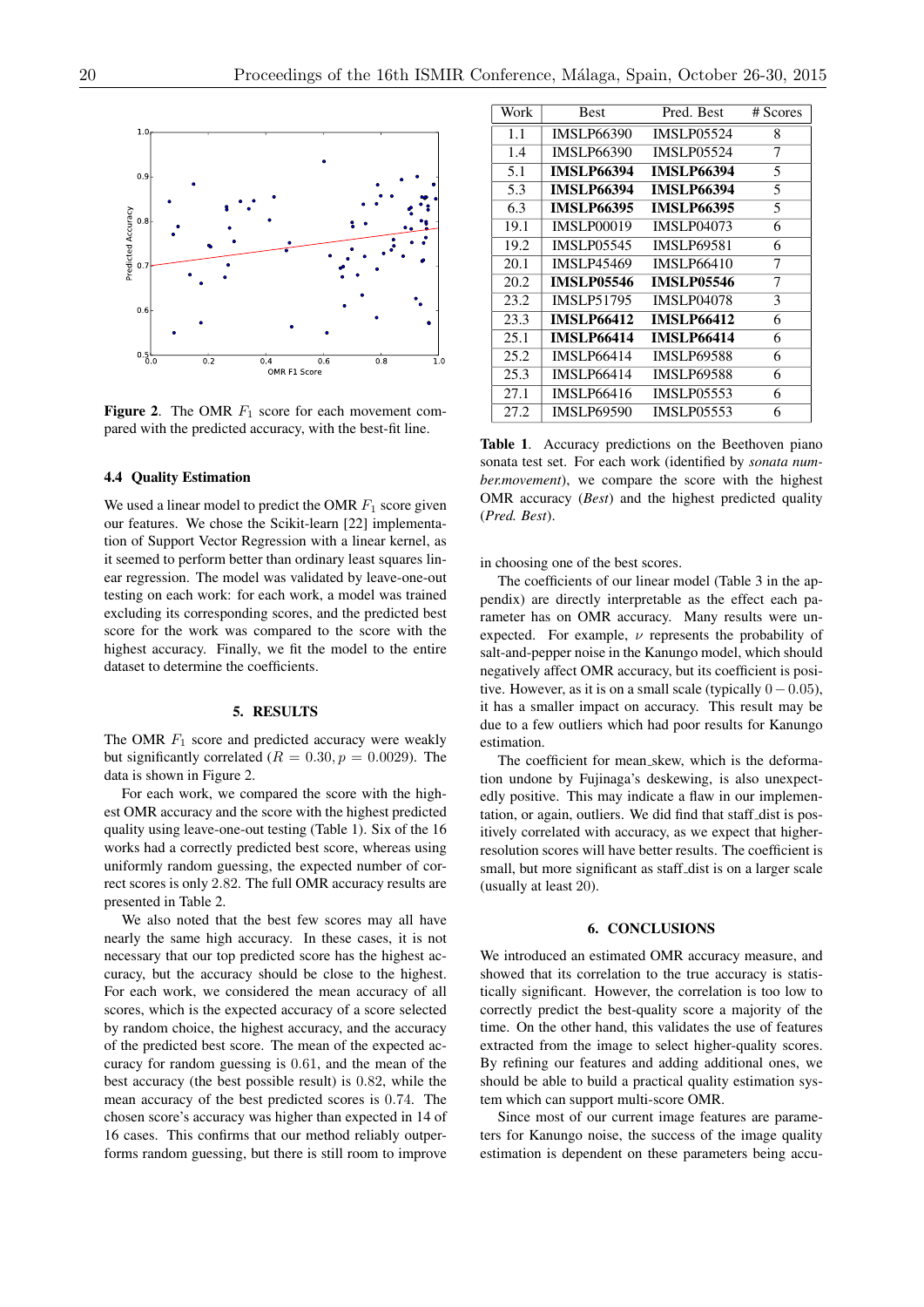rate. The Kanungo estimation process is currently very time-intensive, requiring around 2 minutes per page. Some instances of Nelder-Mead will become stuck in a local optimum, so repeating Nelder-Mead even more times should improve results. However, the time involved made this impractical in this case.

## 7. FUTURE DIRECTIONS

#### 7.1 Image Quality Features

We only found a weak correlation between OMR accuracy and predicted quality, and noted that the Kanungo parameter estimates were noisy. Furthermore, the estimation process is too slow to be practical for a large music library such as IMSLP. Therefore, a better performing, faster Kanungo estimation process is needed to make image quality estimation practical.

We may be able to improve Kanungo estimation by using assumptions specific to music scores, which would allow us to test a much smaller area of the image. For example, if we find all empty stretches of staff on the page, we can concatenate some of these as the input to Kanungo estimation. We may generate an ideal empty staff using the estimated staffline distance and thickness. This uses a much smaller image, and may even be more robust as differences in typography between the ideal and input image will not affect it.

Finally, our features only take into account errors introduced in the scanning process. However, differences in the original score, such as different fonts, should also affect the accuracy of a particular OMR recognizer. *Adaptive* OMR systems [11, 23] improve their performance on scores with a certain font and other particularities by learning from their corrected output. If an adaptive system is trained using a homogenous set of scores with a particular font, then we may be able to extract information about the font from its classification model. Features which have been used for handwritten music writer identification [10] may be useful.

## 7.2 OMR Evaluation

We mentioned that a small difference in low-level accuracy may make a dramatic difference in high-level accuracy. Therefore, low-level accuracy may be a more stable value to use when performing regression. However, obtaining a real-world test set of a similar size with low-level ground truth would be much more time-consuming.

Using scores from the Mutopia Project, it would be possible to modify LilyPond to output the position of each symbol, giving us a low-level ground truth. Next, we could apply deformations such as Kanungo noise to the output before performing OMR. This is similar to Padilla et al.'s proposal to add additional noise to real images from IM-SLP to profile each OMR recognizer. However, if we start from ideal computer-engraved images, then the parameters we use to add noise to the image are exactly the same as our image quality features. Therefore, we may design our test set to cover the entire parameter space, and we can

directly learn our image quality function using regression from the input parameters to the OMR accuracy for each recognizer.

On the other hand, we may be able to improve our results while keeping high-level accuracy. We may obtain a broader range of scores from IMSLP paired with MIDI recordings from the Mutopia Project, which would provide us with more training data. Using more data, we could train a more sophisticated model than linear regression, which would hopefully better predict accuracy. We noted that a single error has a proportional effect in low-level accuracy but a much bigger effect on high-level accuracy, so high-level accuracy likely has a nonlinear relationship with quality. Therefore, methods such as kernel SVR or random forests may be able to capture this nonlinear relation.

We noticed that some MIDI scores were unable to be opened by music21, and they were excluded from the analysis. This is believed to be because some note durations cannot be unambiguously converted from a floating-point time value back to the music-theoretic note values which music21 uses. This should be possible to fix by using the MIDI files in their original form, which would allow us to include more data in our analysis.

#### 7.3 Alignment-Based MS-OMR

Although we presented our method as a simpler alternative to existing MS-OMR systems, our image quality estimate may be used in a larger system. An MS-OMR system which aligns multiple results, as in [21], may be augmented by weighting each score by its quality in the vote. Furthermore, alignment-based MS-OMR systems require a multiple sequence alignment, and finding the globally optimal such alignment is NP-complete [26]. Approximate multiple alignment algorithms often use a series of pairwise alignments [9]. Recent research in aligning multiple musical recordings or scores used a progressive alignment, where pairwise alignments were performed sequentially on the inputs [27, 4]. Ordering OMR results from highest to lowest quality may work better than other orders.

We have demonstrated the usefulness of image quality estimation in predicting OMR accuracy. A more robust quality estimate should be useful for any MS-OMR system. This should have a significant impact on OMR accuracy for large music libraries such as IMSLP.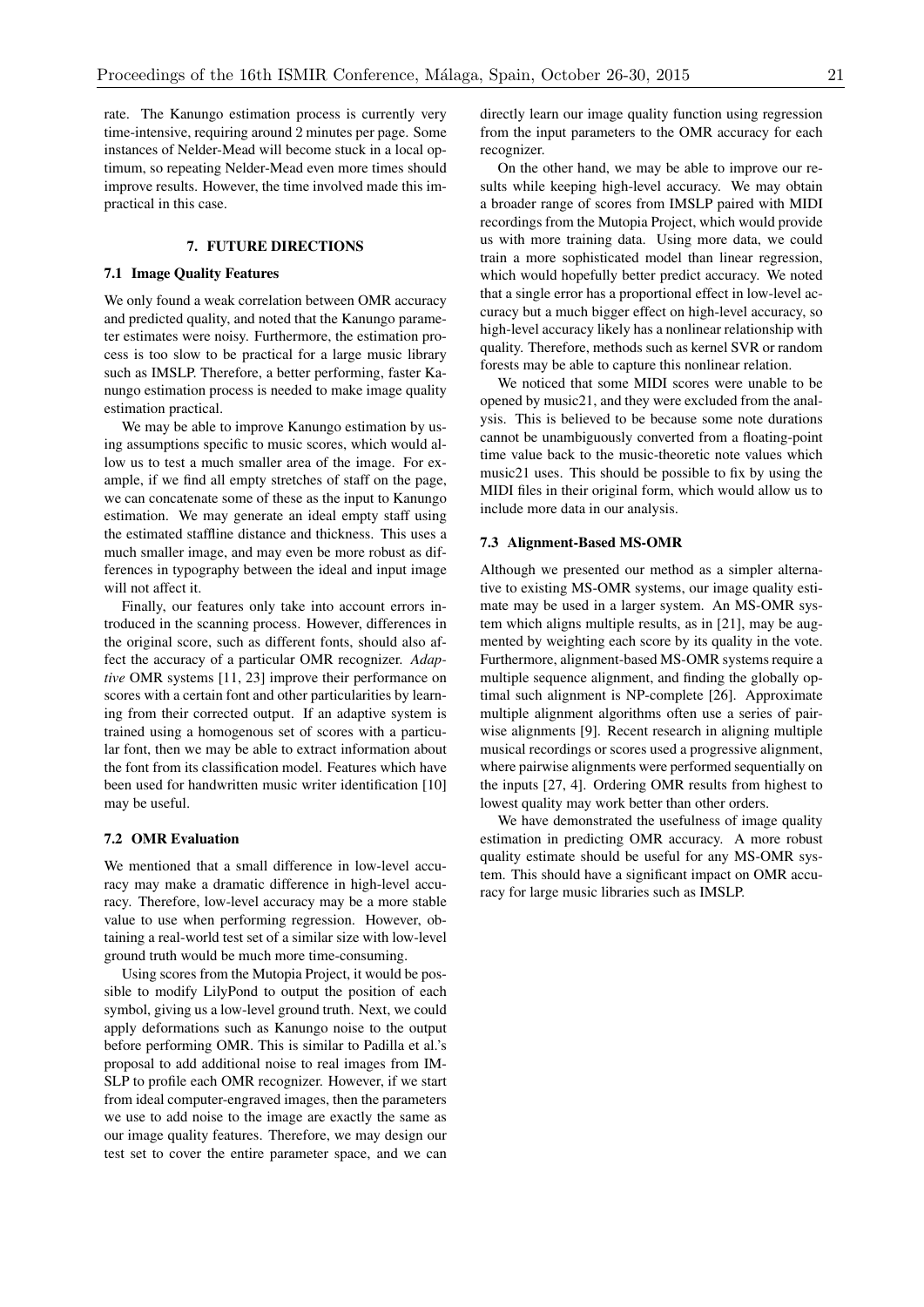| Work              | Score      |      | Accu. Qual. | Score           |      | Accu. Qual. | Score                                                  |      | Accu. Qual. | Score Accu. Qual. |      |                   | Score      | Accu. Qual. |
|-------------------|------------|------|-------------|-----------------|------|-------------|--------------------------------------------------------|------|-------------|-------------------|------|-------------------|------------|-------------|
| 1.1               | 00001      | 0.95 | 0.62        | 03796           | 0.70 | 0.79        | 05524                                                  | 0.95 | 0.88        | 51707 0.57        |      | Error             | 66279 0.70 | 0.75        |
| 1.1               | 66390 0.96 |      | 0.79        | 77993           | 0.61 | 0.50        | 90564                                                  | 0.08 | 0.18        | 2431060.84        |      | 0.83              |            |             |
| 1.4               | 00001      | 0.94 | 0.56        | 03796           | 0.79 | 0.66        | 05524 0.31                                             |      | 0.82        | 51707 0.37        |      | Error             | 66279 0.78 | 0.85        |
| 1.4               | 66390 0.96 |      | 0.86        | 77993           | 0.62 | 0.70        | 2431060.67                                             |      | 0.65        |                   |      |                   |            |             |
| 5.1               | 00005      | 0.92 | 0.82        | 02412           | 0.08 | Error       | 03858 0.81                                             |      | 0.69        | 51714 0.85        |      | Error             | 66394 0.96 | 0.83        |
| 5.1               | 68715 0.69 |      | 0.69        | 2431140.91      |      | 0.75        |                                                        |      |             |                   |      |                   |            |             |
| 5.3               | 00005 0.17 |      | 0.67        | 03858 0.49      |      | 0.46        | 51714 0.18 Error                                       |      |             | 66394 0.60        |      | 0.87              | 68715 0.47 | 0.71        |
| 5.3               | 2431140.17 |      | 0.53        |                 |      |             |                                                        |      |             |                   |      |                   |            |             |
| 6.3               | 00006 0.41 |      | 0.79        | 03859 0.34      |      | 0.80        | 51715 0.40                                             |      | Error       | 66395 0.43        |      | 0.85              | 68719 0.36 | 0.68        |
| 6.3               | 2431210.10 |      | 0.80        |                 |      |             |                                                        |      |             |                   |      |                   |            |             |
| 19.1              | 00019 0.75 |      | 0.72        | 04073 0.15      |      | 0.89        | 05545 0.26                                             |      | 0.76        | 45370 0.26 0.62   |      |                   | 51743 0.20 | 0.73        |
| 19.1              | 66408 0.28 |      | Error       | 69581           | 0.72 | 0.62        | 3456180.27                                             |      | Error       |                   |      |                   |            |             |
| 19.2              | 00019      | 0.91 | 0.75        | 04073           | 0.84 | 0.74        | 05545 0.94                                             |      | 0.84        | 45370 0.94 0.78   |      |                   | 51743 0.67 | 0.57        |
| 19.2              | 66408      | 0.98 | Error       | 69581           | 0.93 | 0.93        | 3456180.94                                             |      | Error       |                   |      |                   |            |             |
| 20.1              | 00020      | 0.08 | 0.66        | 04075           | 0.85 | 0.75        | 05546 0.96                                             |      | 0.83        | 45469 0.97        |      | 0.52              | 51745 0.67 | 0.54        |
| 20.1              | 66410 0.07 |      | 0.82        | 69582 0.90      |      | 0.85        |                                                        |      |             |                   |      |                   |            |             |
| 20.2              | 00020      | 0.95 | 0.59        | 04075           | 0.14 | 0.64        | 05546 0.98                                             |      | 0.88        | 45469 0.95 0.74   |      |                   | 51745 0.79 | 0.50        |
| 20.2              | 66410 0.08 |      | 0.50        | 69582           | 0.94 | 0.70        |                                                        |      |             |                   |      |                   |            |             |
| 23.2              | 03184      | 0.11 | 0.51        | 04078           | 0.46 | 0.70        | 51795 0.55                                             |      | 0.59        |                   |      |                   |            |             |
| 23.3              | 00023      | 0.57 | 0.67        | 03184           | 0.09 | 0.55        | 04078                                                  | 0.38 | 0.72        | 05549 0.58        |      | 0.78              | 51795 0.41 | 0.53        |
| 23.3              | 66412 0.60 |      | 0.86        |                 |      |             |                                                        |      |             |                   |      |                   |            |             |
| 25.1              | 00025      | 0.97 | 0.52        | 03185 0.43      |      | Error       | 04081 0.80                                             |      | 0.83        | 05551 0.96        |      | $\overline{0.76}$ | 51797 0.88 | 0.68        |
| 25.1              | 66414 0.98 |      | 0.88        | 69588 0.26      |      | 0.84        |                                                        |      |             |                   |      |                   |            |             |
| 25.2              | 00025      | 0.84 | 0.73        | 04081 0.73      |      | 0.57        | 05551 0.95 0.85                                        |      |             | 51797 0.74        |      | 0.64              | 66414 0.99 | 0.68        |
| 25.2              | 69588 0.87 |      | 0.89        |                 |      |             |                                                        |      |             |                   |      |                   |            |             |
| $\overline{25.3}$ | 00025      | 0.92 | 0.56        | 04081 0.66 0.63 |      |             | $\overline{05551}$ $\overline{0.96}$ $\overline{0.79}$ |      |             | 51797 0.74 0.70   |      |                   | 66414 0.96 | 0.74        |
| 25.3              | 69588      | 0.94 | 0.84        |                 |      |             |                                                        |      |             |                   |      |                   |            |             |
| 27.1              | 00027      | 0.88 | 0.75        | 04090 0.79 0.86 |      |             | 05553 0.90                                             |      | 0.83        | 51799 0.48        |      | 0.76              | 66416 0.91 | 0.81        |
| 27.1              | 69590 0.70 |      | 0.78        |                 |      |             |                                                        |      |             |                   |      |                   |            |             |
| 27.2              | 00027      | 0.27 | 0.69        | 04090 0.21      |      | 0.70        | 05553 0.27                                             |      | 0.75        | 51799             | 0.18 | 0.60              | 66416 0.29 | 0.74        |
| 27.2              | 69590 0.51 |      | 0.55        |                 |      |             |                                                        |      |             |                   |      |                   |            |             |

Table 2. OMR accuracy  $(F_1)$  values for each score (by IMSLP ID), and predicted quality values.

|            | Variable Coefficient | Variable          | Coefficient |
|------------|----------------------|-------------------|-------------|
|            | 4.2                  | mean_skew         | 19.34       |
| $\alpha_0$ | 1.7                  | staff_dist        | 0.021       |
| $\alpha$   | 0.10                 | staff thick ratio | 0.22        |
|            | $-0.70$              |                   |             |
|            | $-0.077$             |                   |             |
|            | $-0.0026$            |                   |             |

Table 3. Coefficients of the linear model for image quality.